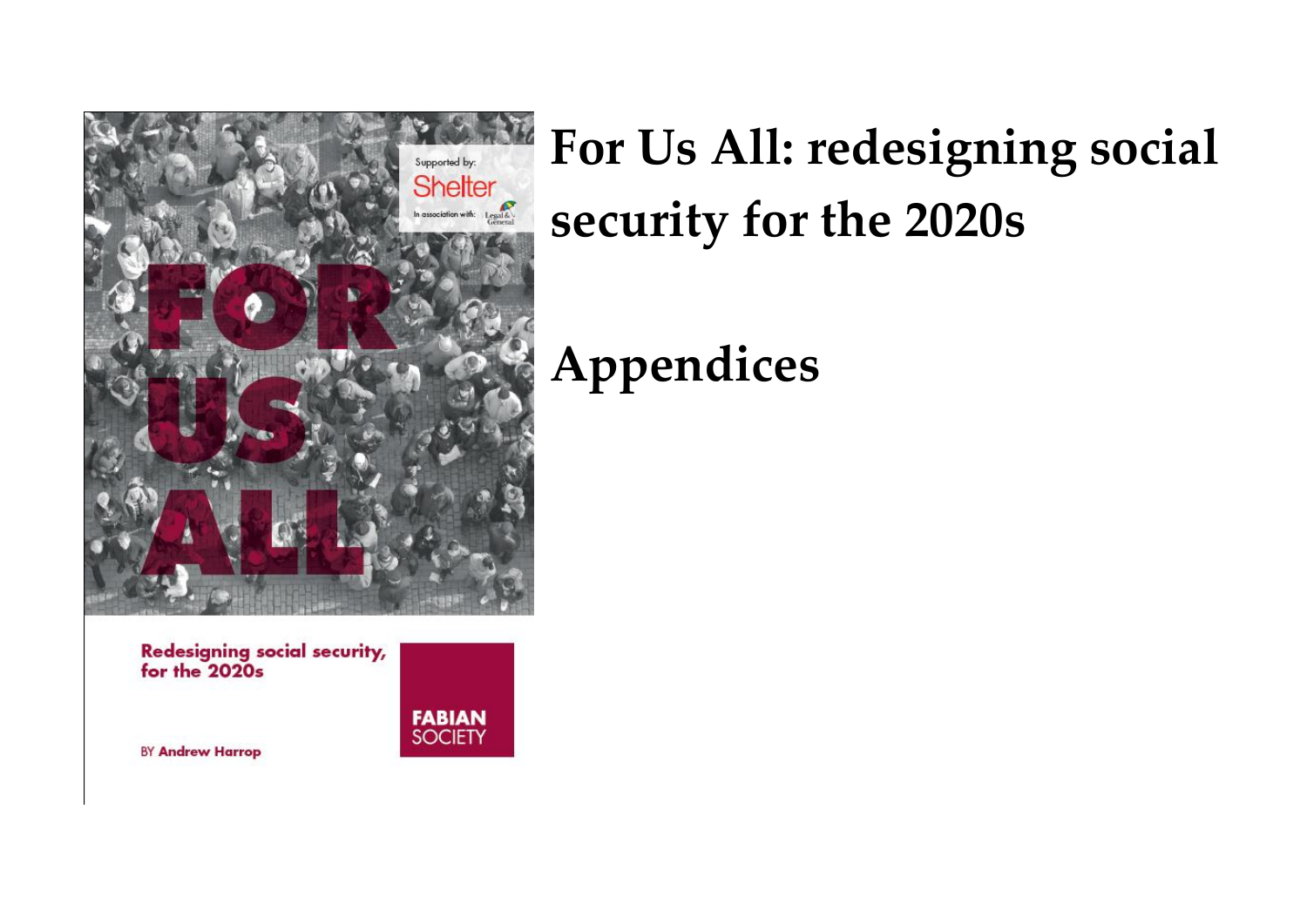# **1. Possible aims for social security**

|    | Possible aims for social security: commentary                                                       |                                                                                                                                                                                                                                                                                                                                                                                                                                                                                                                                                                                                                                                                                                                                                                                                                                                                                                                                                                                                                                                                                                            |  |  |  |
|----|-----------------------------------------------------------------------------------------------------|------------------------------------------------------------------------------------------------------------------------------------------------------------------------------------------------------------------------------------------------------------------------------------------------------------------------------------------------------------------------------------------------------------------------------------------------------------------------------------------------------------------------------------------------------------------------------------------------------------------------------------------------------------------------------------------------------------------------------------------------------------------------------------------------------------------------------------------------------------------------------------------------------------------------------------------------------------------------------------------------------------------------------------------------------------------------------------------------------------|--|--|--|
|    | Poverty and inequality                                                                              |                                                                                                                                                                                                                                                                                                                                                                                                                                                                                                                                                                                                                                                                                                                                                                                                                                                                                                                                                                                                                                                                                                            |  |  |  |
|    | 1. Prevent destitution and provide<br>a safety-net for all                                          | For most people, preventing destitution and extreme hardship is the first responsibility of social security in a wealthy society. Destitution is<br>the inability afford to buy essentials such as shelter, food, heating and lighting, suitable clothing and basic toiletries. <sup>1</sup>                                                                                                                                                                                                                                                                                                                                                                                                                                                                                                                                                                                                                                                                                                                                                                                                               |  |  |  |
|    | 2. Protect people who can't be<br>expected to work                                                  | There is very broad support for social security protecting and sharing resources with people who cannot reasonably be expected to work,<br>including pensioners, people with significant disabilities and their carers, and mothers of infants. Most would agree that this support should<br>go beyond preventing destitution to guaranteeing people the resources to participate in society (ie avoid poverty) especially for people who<br>can't be expected to work on a long-term basis. The specification of who cannot be expected to work is always controversial and has<br>narrowed over recent decades.                                                                                                                                                                                                                                                                                                                                                                                                                                                                                          |  |  |  |
| 3. | Tackle poverty (ie insufficient<br>resources to participate in<br>society)                          | The idea that almost everyone should be able to keep up with society's long-term social and economic progress is widely shared, especially<br>when looking over the passage of decades (ie living standards typical in the 1950s are now viewed as unacceptable). But the concept of<br>poverty in rich economies remains controversial on the right, even though it is internationally recognised: there is scepticism regarding the<br>link between income and life chances; suspicion of an inequality-based poverty measure based on the distance from typical living standards;<br>and hostility to any poverty line that seems compatible with conspicuous consumption. Support for tackling child poverty tends to be<br>stronger, as children bear no responsibility for the financial circumstances in which they find themselves. These days most children in<br>poverty live with a working adult, challenging traditional associations between poverty and worklessness (and therefore with behavioural<br>conceptions of poverty that focus on 'chaotic' lifestyles and 'troubled' families). |  |  |  |
|    | 4. Reduce income inequality                                                                         | Social security (and the taxes which pay for it) can play a part in reducing inequality in disposable incomes. This inequality can be measured<br>at the level of individuals or households, and at a single point in time or over a lifetime. Reducing inequality means tackling poverty but also<br>narrowing the gap between middle and high incomes. Tackling inequality of outcomes is a contested public policy goal, but has become<br>more widely accepted since the financial crisis.                                                                                                                                                                                                                                                                                                                                                                                                                                                                                                                                                                                                             |  |  |  |
| 5. | Reduce wealth inequality and<br>help everyone build assets                                          | Wealth inequalities are greater than income inequalities, and are more closely associated with differences in life chances and health. <sup>2</sup> Both<br>social security and the taxes that pay for it have not traditionally had much focus on assets (although equalising incomes influences future<br>wealth indirectly). There is growing interest in policies that directly address low assets and wealth inequality.                                                                                                                                                                                                                                                                                                                                                                                                                                                                                                                                                                                                                                                                              |  |  |  |
| 6. | Improve life chances and<br>equality of opportunity,<br>especially for children and<br>young people | This goal is supported across the political spectrum (although the right tends to emphasise 'mobility' for a minority and the left narrowing<br>the gap for everyone). The impact of financial transfers, compared to other interventions, is contested. But the evidence suggests that support<br>for family incomes is as effective at improving outcomes for children as spending on public services. <sup>3</sup>                                                                                                                                                                                                                                                                                                                                                                                                                                                                                                                                                                                                                                                                                      |  |  |  |
| 7. | Ensure low and middle income<br>households share rising<br>prosperity                               | This goal is linked to the earlier aims of addressing poverty and income and wealth inequality, but is specific to the circumstances of a<br>growing economy and rising affluence in society. It matters when thinking about the generosity of entitlements over time, as opposed to the<br>design of the system at a single moment, and implies that entitlements should rise in a way that shares the proceeds of rising national<br>productivity and prosperity.                                                                                                                                                                                                                                                                                                                                                                                                                                                                                                                                                                                                                                        |  |  |  |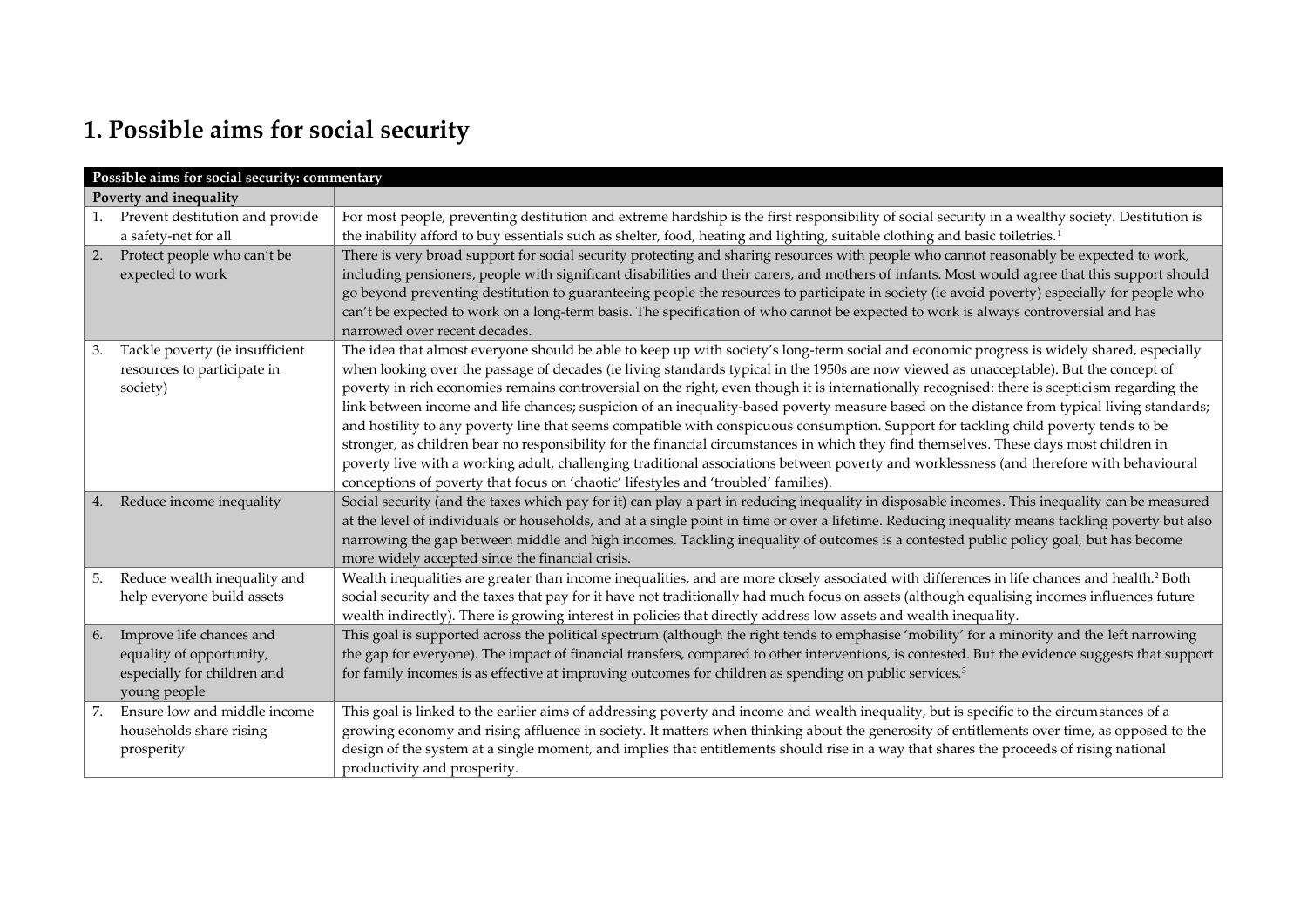| Distribution between people and  |                                                                                                        |                                                                                                                                                                                                                                                                                                                                                                                                                                                                                                                                                                                                                                                                                                                                                                           |
|----------------------------------|--------------------------------------------------------------------------------------------------------|---------------------------------------------------------------------------------------------------------------------------------------------------------------------------------------------------------------------------------------------------------------------------------------------------------------------------------------------------------------------------------------------------------------------------------------------------------------------------------------------------------------------------------------------------------------------------------------------------------------------------------------------------------------------------------------------------------------------------------------------------------------------------|
|                                  | across life                                                                                            |                                                                                                                                                                                                                                                                                                                                                                                                                                                                                                                                                                                                                                                                                                                                                                           |
| 8.                               | Support economic stability, by<br>smoothing livings standards and<br>demand over the business cycle    | Social security is an 'automatic stabiliser' for economic demand. Traditionally this function has been associated with areas of spending which<br>rise during downturns, as a result of lower employment and earnings. Only a fairly small share of benefit spending is cyclical in this way.<br>However, non-cyclical social security (eg pensions) also acts as a stabiliser, as it remains constant even when other parts of the economy<br>shrink, and so can grow as a share of GDP.                                                                                                                                                                                                                                                                                 |
| 9.                               | Transfer resources across<br>individuals' lives                                                        | Social security is often an intra-temporal transfer of resources over our lifetimes (distribution 'from us to us'). This smoothes out lifetime<br>living standards, responding to times of reduced earnings and/or higher living costs. Lifecycle distribution is most obvious when it comes to<br>pensions and support for children, but it also significant during working life, at times when earnings are low or costs high. <sup>4</sup> With greater<br>employment flexibility and earnings volatility a system that responds quickly to changing economic circumstances can offer resilience,<br>security and a platform for taking risks in the future.                                                                                                           |
|                                  | 10. Reflect variations in family size<br>and living costs and invest in the<br>next generation         | People with the same incomes have different living standards if their living costs and household size are not the same. Social security can<br>address this through 'horizontal' distribution, between people with similar market incomes to reflect the cost of disability, children, childcare<br>and housing. This is one of the main reasons for providing financial support to working households, as people with low earnings cannot be<br>expected to meet all the costs of children and rent. Benefits for children are also an investment in the country's future wellbeing and<br>productivity.                                                                                                                                                                 |
|                                  | 11. Transfer resources between<br>income groups / geographic<br>areas / age cohorts / men and<br>women | Benefits even out living standards and consumption by making transfers between people and places with high and low market incomes.<br>They play an important and under-debated role in distributing prosperity geographically (to areas with lower earnings and employment;<br>more pensioners and children; and higher housing and childcare costs); they transfer resources between age cohorts (though much of this<br>effect vanishes, when you look at each individual's whole lifecourse); and they distribute money from men to women to equalise resources<br>and power (both within and between households). These intra-personal transfers represent a smaller share of total spending when viewed<br>over a lifetime than a single point in time. <sup>5</sup> |
|                                  | 12. Insure against unpredictable<br>risks                                                              | Social security can provide financial protection against risks such as unemployment, disability and caring responsibilities which are hard to<br>predict and may be unlikely (in contrast to old age or child-rearing). This insurance function combines both inter-temporal and inter-<br>personal transfers. Insurance is valuable even if it is never used, as the future possibility of hardship causes anxiety and may lead people to<br>avoid taking (potentially beneficial) risks.                                                                                                                                                                                                                                                                                |
| Incentivise beneficial behaviour |                                                                                                        |                                                                                                                                                                                                                                                                                                                                                                                                                                                                                                                                                                                                                                                                                                                                                                           |
|                                  | 13. Make work pay and maximise<br>sustainable employment and<br>earnings                               | The design of social security can play an important role in supporting people to retain a job, enter and remain in work, and progress in terms<br>of hours and pay. This matters from the perspective of individuals and the whole economy, both immediately and for future prospects.<br>Social security should make transitions into work and progression pay; it should be designed to reduce the risk of people leaving work; and<br>many (but not all) commentators believe it should be accompanied by support and conditions, where there is evidence that these improve<br>employment-related outcomes.                                                                                                                                                           |
|                                  | 14. Reward and support valuable<br>non-market contributions                                            | Valuable contributions include caring for disabled relatives, and infant and pre-school children. The boundaries and generosity of this<br>support is a source of controversy. For example lone parents and second earners in couples receiving means-tested benefits are now expected<br>to seek work when their youngest child is aged 5.                                                                                                                                                                                                                                                                                                                                                                                                                               |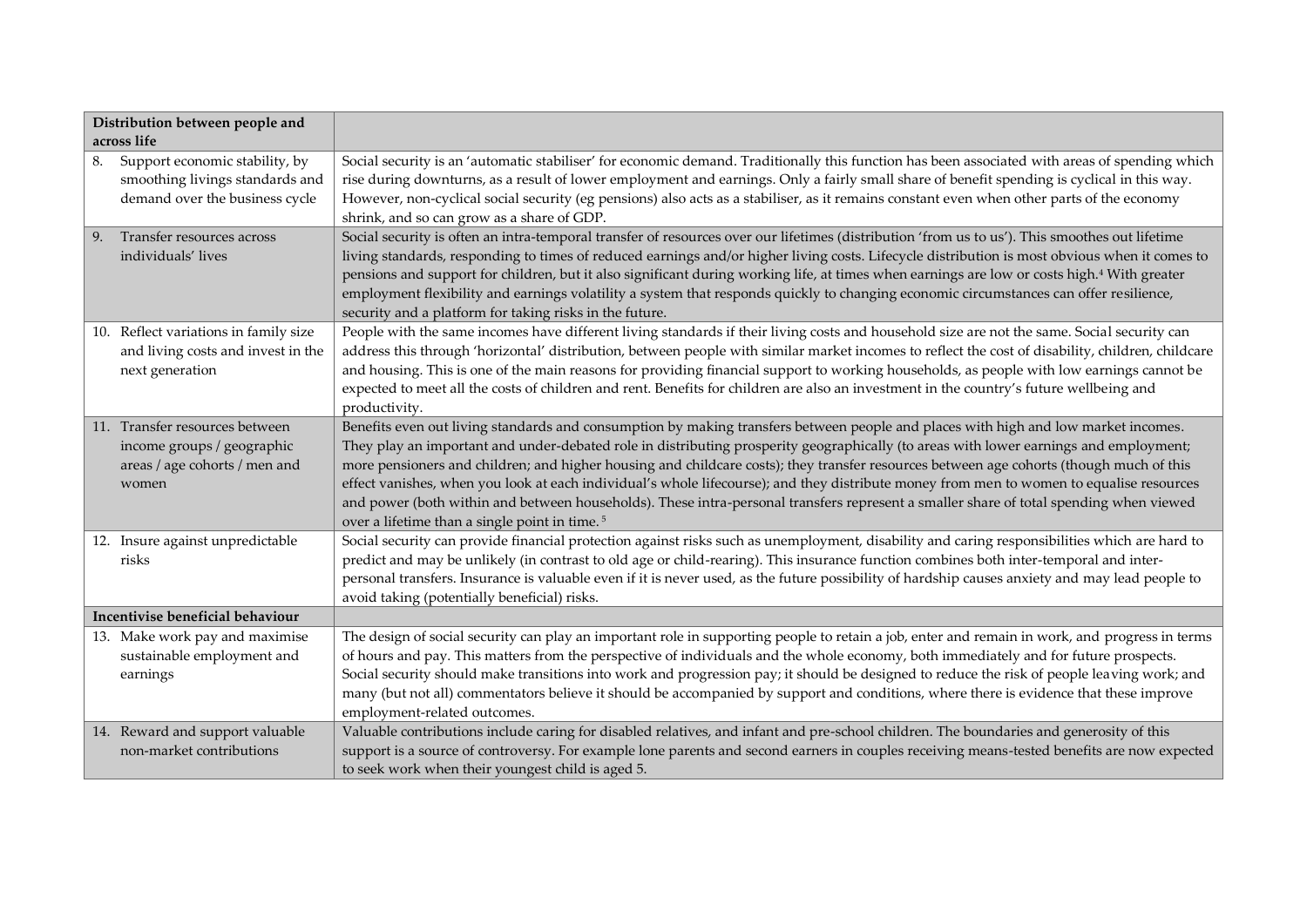|     | 15. Support additional private       | Social security should support individuals and employers to make additional provision on top of government entitlements, in the form of                   |
|-----|--------------------------------------|-----------------------------------------------------------------------------------------------------------------------------------------------------------|
|     | provision and other choices with     | private saving, insurance or loans. The system should also support other activities with long-term benefits for individuals and the country,              |
|     | long-term benefits                   | including education and training, preparation for work during illness, and starting a business.                                                           |
|     | 16. Increase personal power, control | Systems which give people money provide choice and agency (compared to services in-kind) but they may also increase risks relating to                     |
|     | and responsibility                   | budgeting and debt. Payments to each adult in a household give women more power and independence.                                                         |
|     | Fair conditions and public           |                                                                                                                                                           |
|     | acceptability                        |                                                                                                                                                           |
|     | 17. Provide a system the nation can  | There are both subjective and objective considerations regarding the affordability of social security. Subjectively, there is a limit on the              |
|     | afford and is prepared to pay for    | public's willingness to pay taxes and particular hostility to supporting groups seen as 'undeserving', which has led to public hostility to               |
|     |                                      | spending on 'welfare'. The Conservative government has promoted the idea that no household should be paid more in social security than a                  |
|     |                                      | typical individual earns. Objectively, there is an upper limit to taxation in a market economy, where further revenue raising becomes                     |
|     |                                      | counter-productive - although there is no evidence that the UK is anywhere close to that point. There are also opportunity costs to spending              |
|     |                                      | on social security, as opposed to public services or investment. Affordability should be considered from the standpoint of a single point in              |
|     |                                      | time and of costs over the long term. Assessments of affordability also need to take account of the costs of any alternative provision (eg                |
|     |                                      | private sector schemes).                                                                                                                                  |
|     | 18. Require past or future           | The idea of support in exchange for contribution is relevant to entitlements earned on the basis of specific contributions; and also the wider            |
|     | contributions in exchange for        | idea that social security system should reflect people's general contributions to society and the public finances. These considerations are               |
|     | support                              | increasingly important in the context of very high levels of migration, as well as broader concerns about 'desert' in social security policy.             |
|     | 19. Require people to meet           | In recent decades benefits have increasingly been linked to immediate 'conditions', as opposed to previous or future 'contributions'. Clear               |
|     | conditions in exchange for           | conditions are intended to allay public anxiety regarding free-riding and dessert. They also aim to improve employment outcomes and                       |
|     | support                              | prevent long-term detachment from work. Some commentators fear that the policing of conditions actually increases stigma and hostility; or                |
|     |                                      | that work-related requirements prevent people from leading creative lives that blend paid and unpaid work. <sup>6</sup> Others draw a distinction         |
|     |                                      | between tough, prescriptive conditions and a looser requirement for participation in some form of socially useful activity.7                              |
| 20. | Maintain entitlements as a right     | Social security can be designed in ways that divides people or brings them together, depending on how restrictive eligibility is. Creating a              |
|     | for all, that bind people together   | system that unites different sorts of people may be thought of as a social good in itself. It is also likely to sustain support for entitlements,         |
|     |                                      | where many people stand to benefit. Creating separate systems for different groups to achieve similar goals creates unnecessary division (eg              |
|     |                                      | supporting childcare through both benefits and tax allowances). <sup>8</sup> High levels of migration have also raised questions of the boundaries of the |
|     |                                      | community which shares rights to social security (ie citizens? residents? people who have established a connection to the country?)                       |
|     | 21. Achieve simplicity, transparency | Simple, non-intrusive systems are more likely to be accurate and achieve high take-up, as well as being less costly to administrate. This also            |
|     | and minimal interference             | reduces stigma (and self-stigma) and aides public confidence and understanding. Achieving this goal might imply a flat-rate system or the                 |
|     |                                      | greater automation of today's benefits, so that social security feels more like PAYE taxes, working invisibly in the background. Either system            |
|     |                                      | is likely to be neutral in its moral connotations, compared to complex and intrusive assessments based on needs and conditions.                           |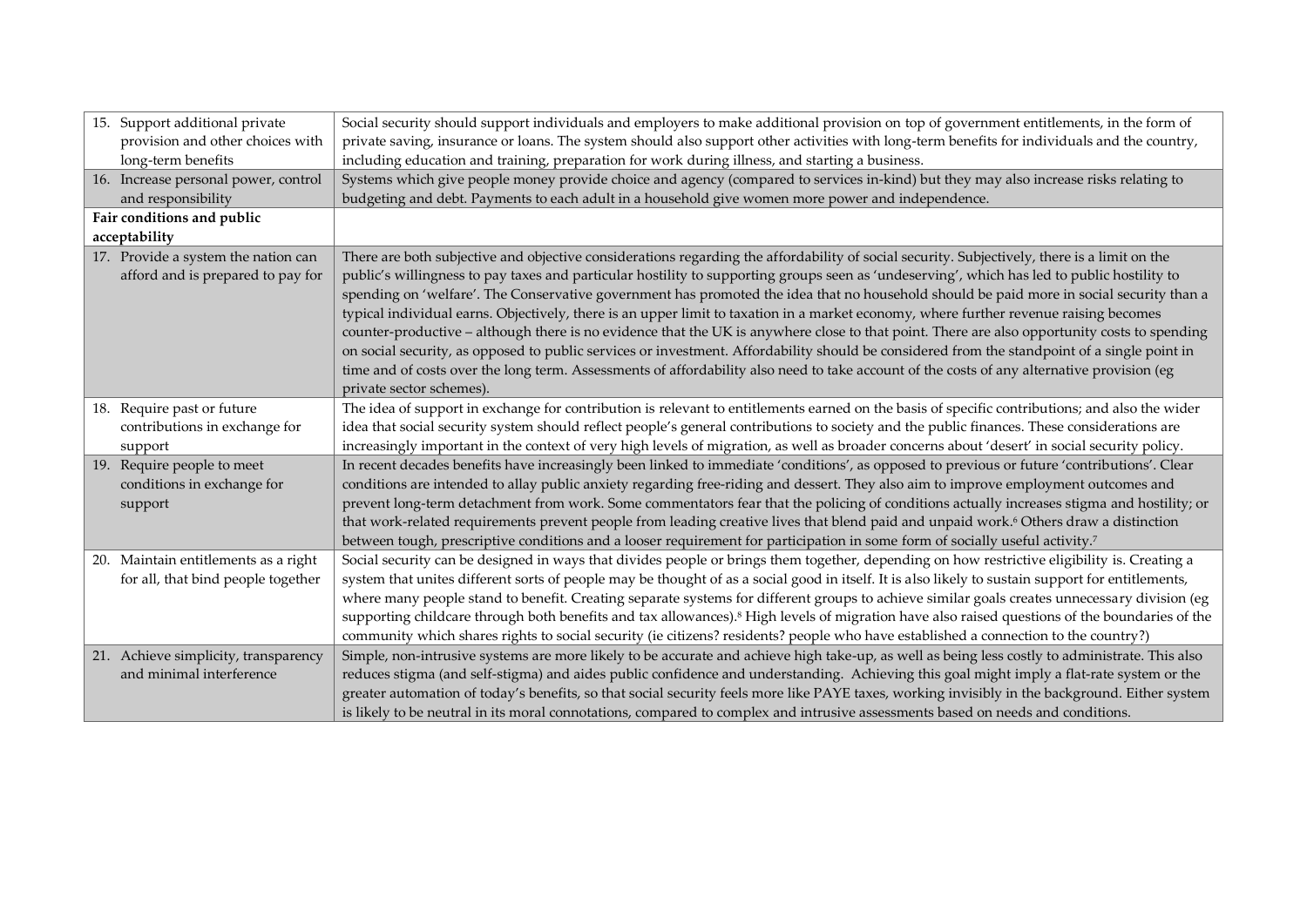# **2. Today's social security system, assessed against possible policy aims**

|                                                                                                     | Is the system for<br>children and<br>working-age adults<br>better or worse than<br>for pensioners? | Is it getting better or<br>worse in the 2010s? | With current policy,<br>will it get better or<br>worse in the 2020s? |
|-----------------------------------------------------------------------------------------------------|----------------------------------------------------------------------------------------------------|------------------------------------------------|----------------------------------------------------------------------|
| Poverty and inequality                                                                              |                                                                                                    |                                                |                                                                      |
| Prevent destitution and provide a safety-net for all                                                | $\pmb{\times}$                                                                                     | ⇩                                              | ⇩                                                                    |
| Protect people who can't be expected to work<br>2.                                                  | ×                                                                                                  | ⇩                                              | ⇩                                                                    |
| Tackle poverty (ie insufficient resources to participate in society)<br>3.                          | $\pmb{x}$                                                                                          | ⇩                                              | ⇩                                                                    |
| Reduce income inequality<br>4.                                                                      | ×                                                                                                  | ⇩                                              | ⇩                                                                    |
| Reduce wealth inequality and help everyone build assets<br>5.                                       | ×                                                                                                  | $\Leftrightarrow$                              | ⇔                                                                    |
| Improve life chances and equality of opportunity, especially for children and young people<br>6.    | ✓                                                                                                  | ⇩                                              | ⇩                                                                    |
| Ensure low and middle income households share rising prosperity<br>7.                               | $\pmb{x}$                                                                                          | ⇩                                              | ⇩                                                                    |
| Distribution between people and across life                                                         |                                                                                                    |                                                |                                                                      |
| Support economic stability, by smoothing livings standards and demand over the business cycle<br>8. | ✓                                                                                                  | ⇩                                              | ⇩                                                                    |
| Transfer resources across individuals' lives<br>9.                                                  | $\overline{?}$                                                                                     | ⇩                                              | ⇩                                                                    |
| Reflect variations in family size and living costs and invest in the next generation<br>10.         | ✓                                                                                                  | ⇩                                              | ⇩                                                                    |
| Transfer resources between income groups / geographic areas / age cohorts / men and women<br>11.    | $\overline{\phantom{0}}$                                                                           | ⇩                                              | ⇩                                                                    |
| 12. Insure against unpredictable risks                                                              | $\mathcal{P}$                                                                                      | ⇩                                              | ⇩                                                                    |
| Incentivise beneficial behaviour                                                                    |                                                                                                    |                                                |                                                                      |
| 13. Make work pay and maximise sustainable employment and earnings                                  | $\pmb{x}$                                                                                          | $\Leftrightarrow$                              | ⇧                                                                    |
| 14. Reward and support valuable non-market contributions                                            | $\pmb{x}$                                                                                          | $\Leftrightarrow$                              | $^{\circ}$                                                           |
| Support additional private provision and other choices with long-term benefits<br>15.               | $\pmb{\times}$                                                                                     | $\Leftrightarrow$                              | ⇔                                                                    |
| 16. Increase personal power, control and responsibility                                             | $\pmb{x}$                                                                                          | $\mathcal{P}$                                  | $\Leftrightarrow$                                                    |
| Fair conditions and public acceptability                                                            |                                                                                                    |                                                |                                                                      |
| Provide a system the nation can afford and is prepared to pay for                                   | $\checkmark$                                                                                       | ⇧                                              | ⇧                                                                    |
| Require past or future contributions in exchange for support<br>18.                                 | $\pmb{\times}$                                                                                     | ⇩                                              | ⇔                                                                    |
| Require people to meet conditions in exchange for support<br>19.                                    | $\checkmark$                                                                                       | ⇧                                              | $\Leftrightarrow$                                                    |
| Maintain entitlements as a right for all, that bind people together<br><b>20.</b>                   | $\pmb{\times}$                                                                                     | ⇩                                              | ⇔                                                                    |
| 21. Achieve simplicity, transparency and minimal interference                                       | $\mathbf x$                                                                                        | $\overline{\phantom{0}}$                       | $\Leftrightarrow$                                                    |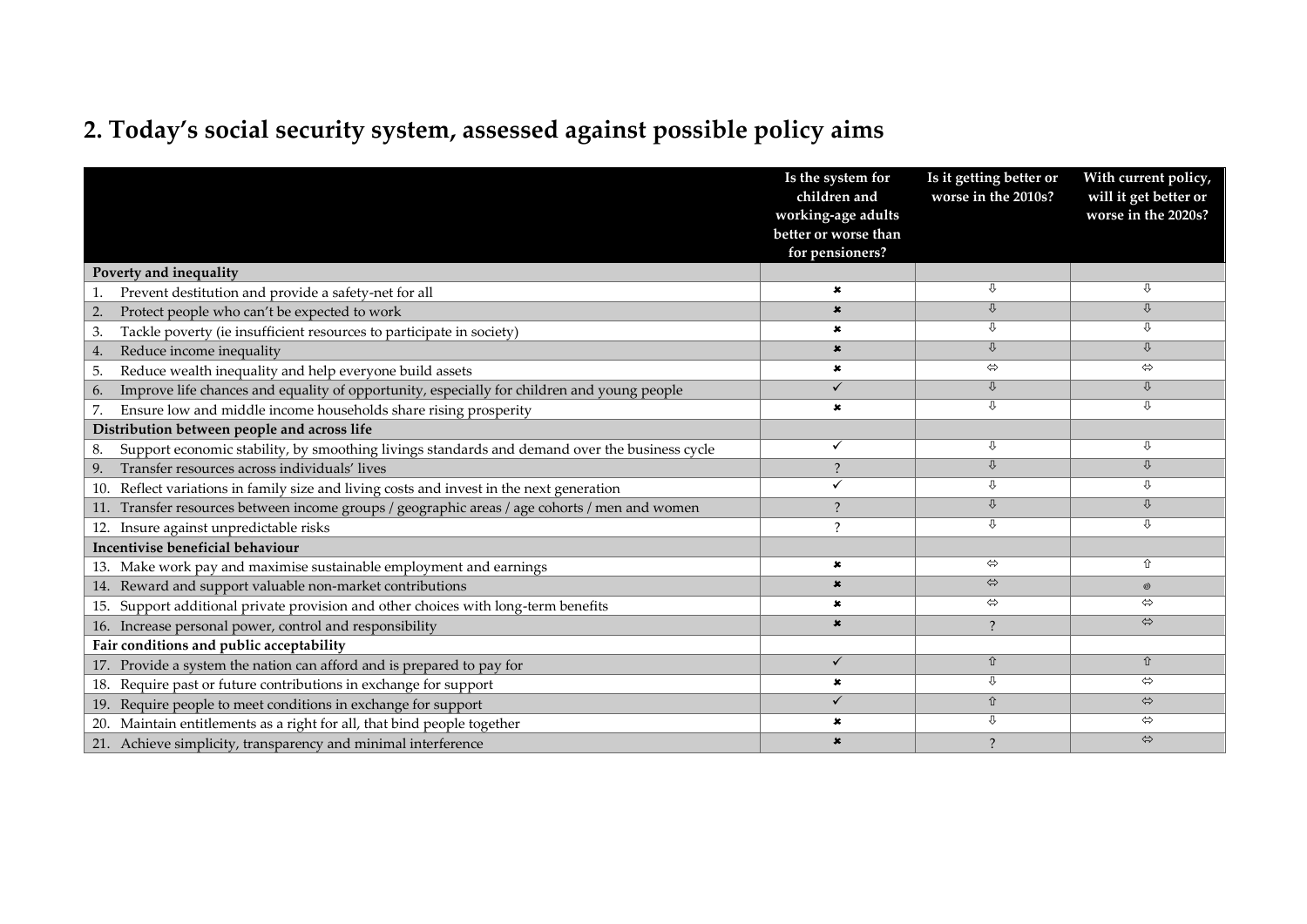# **3. Options for reform, assessed against possible policy aims**

|                                                |                                                                                                     | More means<br>testing | More<br>contributory<br>benefits: (1)<br>loss of work | More<br>contributory<br>benefits: (2)<br>caring &<br>education | More private<br>protection:<br>(1) Saving | More private<br>protection:<br>(2) Income<br>protection | More<br>universalism:<br>(1) Disability<br>/carers<br>benefits | More<br>universalism: (2)<br>'child/individual<br>credit' | More<br>universalism:<br>(3) Full basic<br>income |
|------------------------------------------------|-----------------------------------------------------------------------------------------------------|-----------------------|-------------------------------------------------------|----------------------------------------------------------------|-------------------------------------------|---------------------------------------------------------|----------------------------------------------------------------|-----------------------------------------------------------|---------------------------------------------------|
| Poverty and inequality                         |                                                                                                     |                       |                                                       |                                                                |                                           |                                                         |                                                                |                                                           |                                                   |
|                                                | Prevent destitution and provide a<br>safety-net for all                                             | ⇧                     | $\Leftrightarrow$                                     | $\Leftrightarrow$                                              | $\Leftrightarrow$                         | $\Leftrightarrow$                                       | ⇧                                                              | ⇧                                                         | $\Leftrightarrow$                                 |
| 2.                                             | Protect people who can't be expected to<br>work                                                     | ⇧                     | ⇧                                                     | $\Leftrightarrow$                                              | $\Leftrightarrow$                         | ⇧                                                       | ⇧                                                              | ⇧                                                         | ⇧                                                 |
| 3.                                             | Tackle poverty (ie insufficient<br>resources to participate in society)                             | ⇧                     | $\overline{?}$                                        | $\overline{\cdot}$                                             | $\Leftrightarrow$                         | $\Leftrightarrow$                                       | ⇧                                                              | ⇧                                                         | ⇩                                                 |
| 4.                                             | Reduce income inequality                                                                            | 仚                     | 企                                                     | $\overline{?}$                                                 | $\Leftrightarrow$                         | ⇧                                                       | ⇧                                                              | ⇧                                                         | $\overline{?}$                                    |
| 5.                                             | Reduce wealth inequality and help<br>everyone build assets                                          | $\Leftrightarrow$     | $\Leftrightarrow$                                     | ⇧                                                              | ⇧                                         | ⇔                                                       | ⇔                                                              | $\Leftrightarrow$                                         | $\Leftrightarrow$                                 |
| 6.                                             | Improve life chances and equality of<br>opportunity, especially for children<br>and young people    | 仚                     | $\Leftrightarrow$                                     | ⇧                                                              | ⇧                                         | $\Leftrightarrow$                                       | ⇧                                                              | ⇧                                                         | $\overline{?}$                                    |
| 7.                                             | Ensure low and middle income<br>households share rising prosperity                                  | ⇧                     | ⇧                                                     | $\ddot{?}$                                                     | ⇧                                         | $\overline{\cdot}$                                      | ⇧                                                              | ⇧                                                         | $\overline{?}$                                    |
| Distribution between people and across<br>life |                                                                                                     |                       |                                                       |                                                                |                                           |                                                         |                                                                |                                                           |                                                   |
| 8.                                             | Support economic stability, by<br>smoothing livings standards and<br>demand over the business cycle | ⇧                     | ⇧                                                     | ⇔                                                              | ⇧                                         | ⇧                                                       | ⇔                                                              | ⇔                                                         | ⇔                                                 |
| 9.                                             | Transfer resources across individuals'<br>lives                                                     | ⇧                     | ⇧                                                     | ⇧                                                              | ⇧                                         | 企                                                       | ⇧                                                              | $\overline{?}$                                            | $\overline{?}$                                    |
|                                                | 10. Reflect variations in family size and<br>living costs and invest in the next<br>generation      | ⇧                     | $\Leftrightarrow$                                     | ⇧                                                              | $\overline{\mathcal{L}}$                  | ⇧                                                       | ⇧                                                              | ⇧                                                         | ⇧                                                 |
|                                                | 11. Transfer resources between income<br>groups / geographic areas / age cohorts<br>/ men and women | 仚                     | $\overline{?}$                                        | $\ddot{?}$                                                     | ⇧                                         | $\overline{?}$                                          | ⇧                                                              | ⇧                                                         | ⇧                                                 |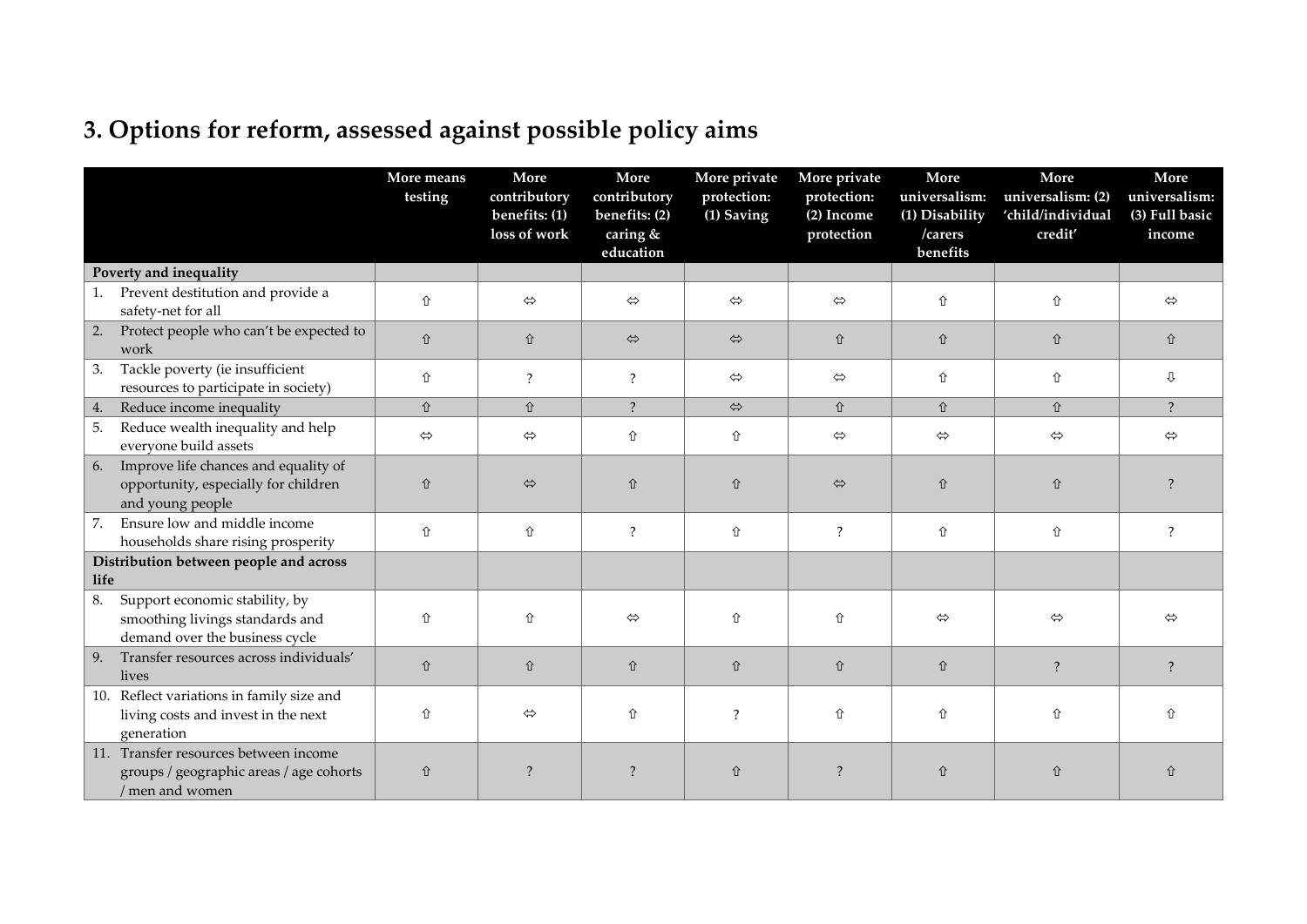| 12. Insure against unpredictable risks                                                   | $\Leftrightarrow$ | ⇧                 | ? | $\Leftrightarrow$ | ⇧                        | ⇧                 | $\Leftrightarrow$ | $\Leftrightarrow$ |
|------------------------------------------------------------------------------------------|-------------------|-------------------|---|-------------------|--------------------------|-------------------|-------------------|-------------------|
| Incentivise beneficial behaviour                                                         |                   |                   |   |                   |                          |                   |                   |                   |
| 13. Make work pay and maximise<br>sustainable employment and earnings                    | ⇔                 | $\Leftrightarrow$ | ⇔ | ⇔                 | $\Leftrightarrow$        | $\Leftrightarrow$ | $\Leftrightarrow$ | ⇑                 |
| 14. Reward and support valuable non-<br>market contributions                             | $\Leftrightarrow$ | $\Leftrightarrow$ | 仚 | $\Leftrightarrow$ | $\Leftrightarrow$        | ⇧                 | ⇧                 | 介                 |
| 15. Support additional private provision<br>and other choices with long-term<br>benefits | ⇩                 | 7                 | ⇧ | ⇧                 | ⇧                        | $\Leftrightarrow$ | ⇔                 |                   |
| 16. Increase personal power, control and<br>responsibility                               | $\Leftrightarrow$ | 仚                 | 仚 | ⇧                 | 仚                        | ⇧                 | ⇧                 | 仚                 |
| Fair conditions and public acceptability                                                 |                   |                   |   |                   |                          |                   |                   |                   |
| 17. Provide a system the nation can afford<br>and is prepared to pay for                 | ⇩                 | ⇩                 | ⇩ | ⇩                 | $\Leftrightarrow$        | ⇩                 | $\Leftrightarrow$ | ⇩                 |
| 18. Require past or future contributions in<br>exchange for support                      | ⇩                 | ⇧                 | ⇧ | ⇧                 | ⇧                        | ⇩                 | ⇩                 | ſ,                |
| Require people to meet conditions in<br>19.<br>exchange for support                      | 仚                 | ⇩                 | ⇩ | 具                 | ⇩                        | $\bigcup$         | $\Leftrightarrow$ | ⇩                 |
| 20. Maintain entitlements as a right for all,<br>that bind people together               | ⇩                 | ⇩                 | ⇧ | ⇧                 | ⇔                        | ⇧                 | 介                 | 介                 |
| 21. Achieve simplicity, transparency and<br>minimal interference                         | $\Leftrightarrow$ | $\Leftrightarrow$ |   | 企                 | $\overline{\phantom{0}}$ | 仚                 | 介                 | ⇧                 |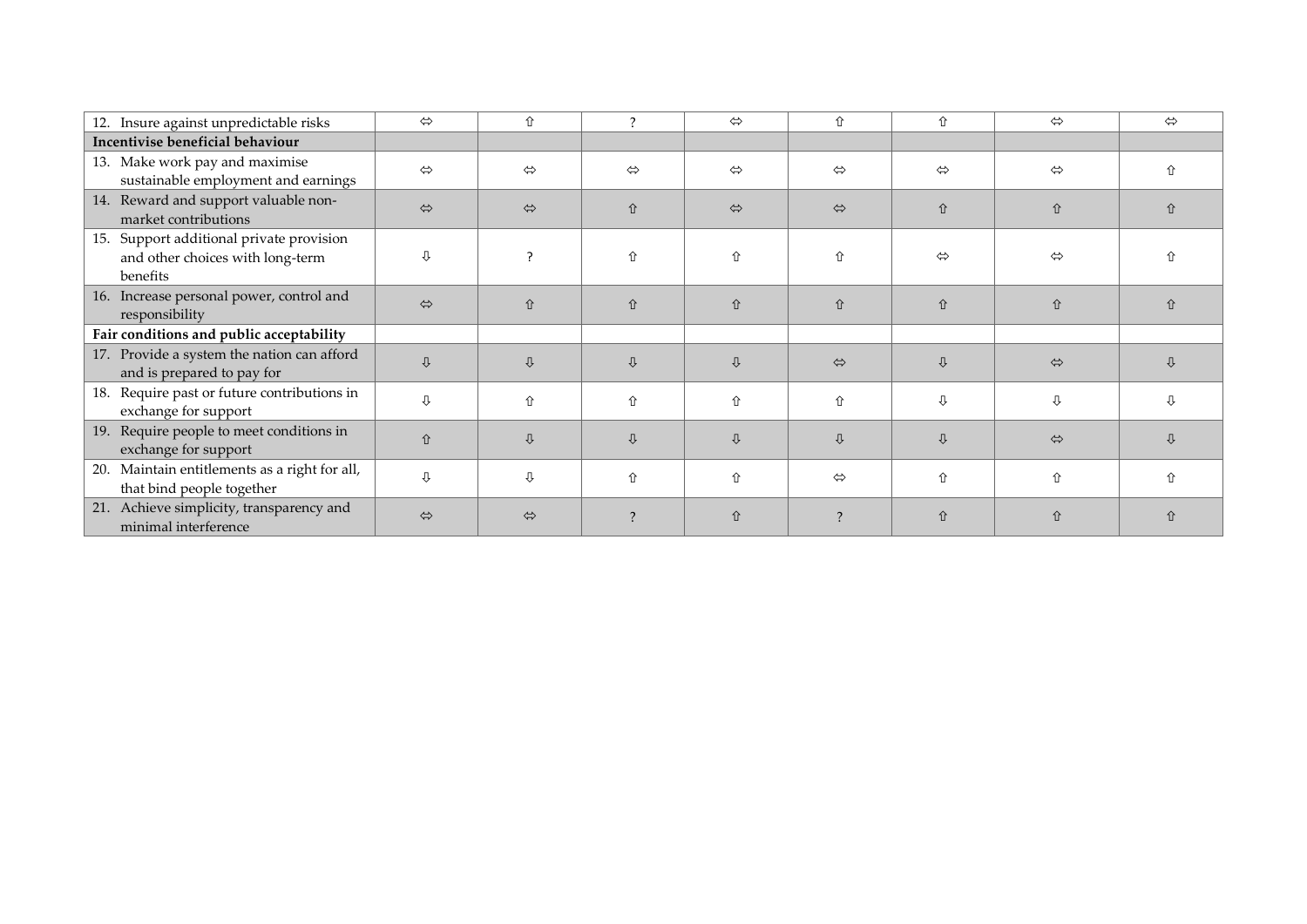# **4. Pensioners and non-pensioners: diverging policy choices between 2010 and 2020**

|                             | Children and working age                                                                                                                                                                                                                         | Pensioners                                                                                                                                                                                                                                                                             |
|-----------------------------|--------------------------------------------------------------------------------------------------------------------------------------------------------------------------------------------------------------------------------------------------|----------------------------------------------------------------------------------------------------------------------------------------------------------------------------------------------------------------------------------------------------------------------------------------|
| Generosity                  | Declining: Fall in the value of most entitlements in real terms. Specific                                                                                                                                                                        | Increasing: The value of the state pension is indexed to the 'triple lock' (the                                                                                                                                                                                                        |
|                             | benefits cut (eg council tax benefit, tax credits, housing benefit)                                                                                                                                                                              | higher of earnings, inflation or 2.5 per cent) and rising faster than wages or<br>prices                                                                                                                                                                                               |
| Contributory support        | Declining: Contribution-based Employment and Support Allowance is now<br>only available for one year, except for the most disabled                                                                                                               | Increasing: New State Pension (for people reaching pension age from April<br>2016) is paid at a higher rate, greatly reducing the need for mean-tested<br>additions                                                                                                                    |
| Universal support           | Declining: Eligibility for universal disability benefits tightened. Child<br>benefit withdrawn from families with high earners (technically through the<br>tax not the benefit system).                                                          | No change                                                                                                                                                                                                                                                                              |
| Conditions                  | Increasing: Greater requirements placed on JSA and ESA recipients and<br>tougher enforcement and sanctions                                                                                                                                       | No change                                                                                                                                                                                                                                                                              |
| Reflects living costs       | Declining: child benefit frozen in cash terms. Local rent costs and council<br>tax often no longer supported in full, even for poorest. Caps on maximum<br>support for housing and for number of children, plus overall benefit cap for<br>some. | Little change: older people affected by some of the housing benefit reforms                                                                                                                                                                                                            |
| Earnings-related<br>support | No change                                                                                                                                                                                                                                        | Declining: Previous plans to gradually phase out earnings related pension<br>top-ups accelerated with the flat-rate New State Pension (with transitional<br>protection)                                                                                                                |
| Simplicity                  | Increasing: Universal Credit intended to create simple, integrated system (if<br>and when fully implemented)                                                                                                                                     | Increasing: New State Pension to lead to simpler system for new pensioners,<br>but many years of transitional protection                                                                                                                                                               |
| Eligibility                 | Declining: Personal Independence Payment (PIP) introduced with a higher<br>threshold for eligibility. Tax credit eligibility for working families with<br>middle incomes restricted.                                                             | Declining: Increases in the State Pension Age accelerated, with women's<br>state pension age to reach 65 by November 2018, then rising for men and<br>women to 66 by October 2020                                                                                                      |
| Devolution                  | Significant: Major devolution of social security to Scotland (separate<br>disability and housing benefit systems; power to top-up other benefits).<br>Council tax benefit devolved to English local authorities as 'council tax<br>support'      | Limited/proposed: State pension reserved to UK. Older people's disability<br>benefits included in Scotland proposals, with planned consultation on their<br>devolution to local authorities in England.<br>Older people in England protected by national rules on council tax support. |
| Public loans                | Increasing: student support grants entirely replaced with student loans.<br>Support for Mortgage Interest to be replaced by a loan                                                                                                               | Increasing slightly: All councils required to offer deferred payment<br>agreements to help pay the costs of social care                                                                                                                                                                |
| Private provision           | Increasing slightly: Help to Save scheme to support saving                                                                                                                                                                                       | Increasing: Continued delivery of auto-enrolled workplace pensions                                                                                                                                                                                                                     |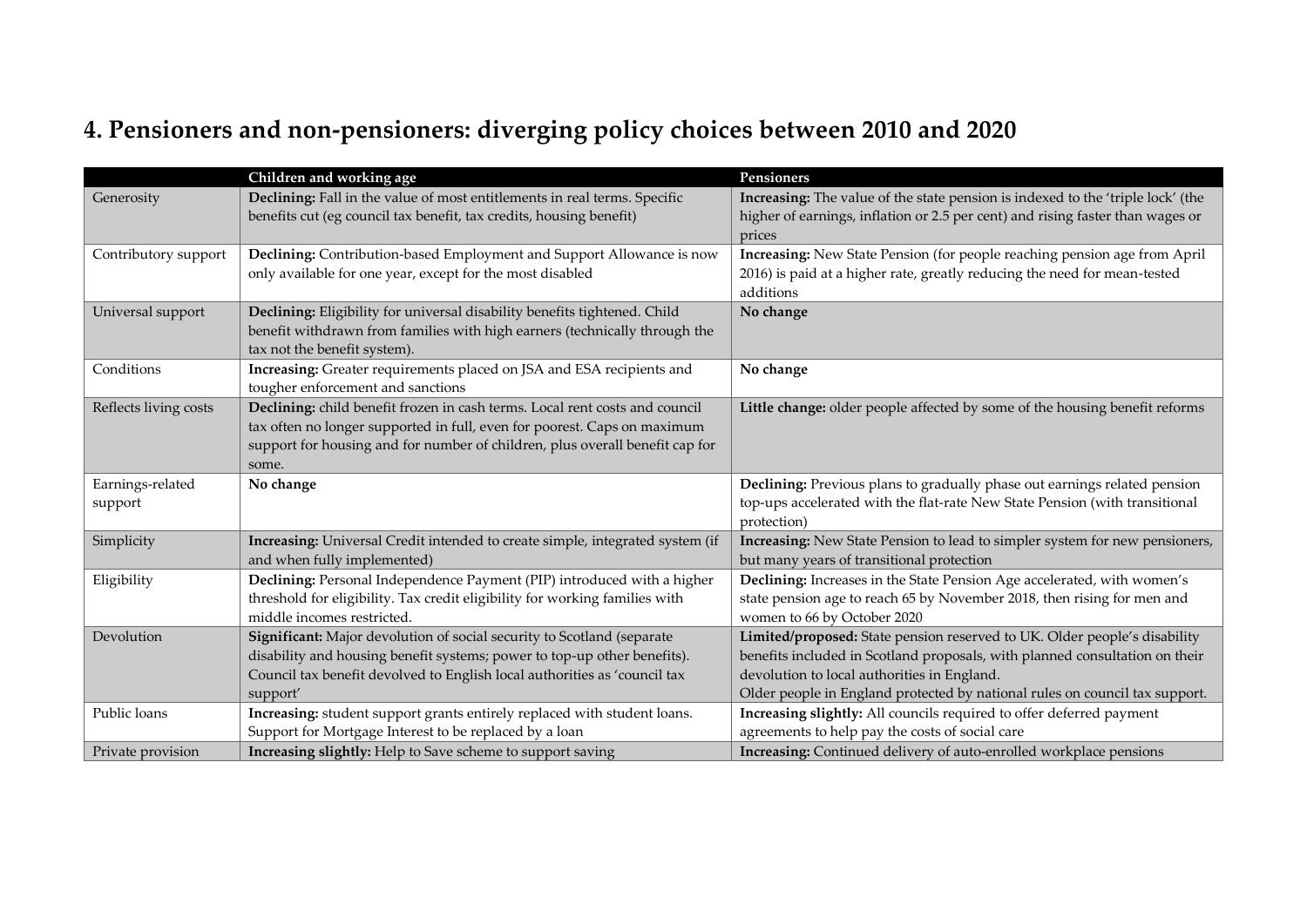#### **5. Universal credit in the early 2020s**

 $\overline{\phantom{a}}$ 

Assuming universal credit is fully implemented, by the early 2020s six benefits for working-age adults and children will have been merged into one, creating a combined means-tested system for households with and without work. It is a development not a departure from the UK's existing mean-tested support and the generosity of out-of-work entitlements will remain unchanged in most cases. But UC is different in several important ways:

**A single payment** – As well as being much clearer, a single payment will ensure that people take-up all the support they are entitled to. It should also encourage transition into work, as it won't be necessary to re-apply for different benefits as households' circumstances change. On the other hand making only one payment, every four weeks, to just one household member, could place strains on household finances and put women at a disadvantage if they have direct access to less money. Tenants will almost always be personally responsible for paying their rent.

**Smooth withdrawal as earnings rise** – With UC, a maximum allowance is set according to a household's circumstances and this is paid to those with no other source of income (apart from certain other benefits). The payment is then gradually decreased as earnings (or savings) rise - with the first portion of earnings ignored for some types of household to make a move into work pay. The pace at which UC is withdrawn is slower than was often previously the case, especially for households claiming housing benefit; but the return from extra earnings are still poor, with many households likely to gain around 20 pence for each extra pound they earn.\* The new system is better at rewarding households where someone is working a few hours a week, but it provides weak financial incentives to build up earnings beyond that point (and may well encourage some recipients to reduce their working hours).<sup>9</sup>

Less generous and reflective of living costs – On average UC will be almost £500 per year less generous for each household than the combined benefits it replaces (which will already be less generous in 2020 than they were in 2010). Compared to UC's predecessors, 2 million households will be better off, while 3.2 million households will be worse off (though, current recipients will be eligible for transitional protections).<sup>10</sup> Owner-occupiers and lone parents will be hit particularly hard, but tenant households with work will typically be better off, because as people's earnings rise housing support will not be withdrawn so quickly. The new system also incorporates upper limits on entitlement so is worse at reflecting underlying need than its predecessors: there is an upper limit on the number of children supported, a maximum rent subsidy and, depending on circumstances, an overall cap on payments.

**Tougher conditions and tighter targeting** – Combining in-work and out-of-work benefits may help de-stigmatise social security, if it becomes widely known that more than half of households receiving UC have work. The hope is that UC is viewed in the same way as tax credits, and not housing benefit or out-of-work benefits.<sup>11</sup> However there are reasons to fear that the new system could instead *increase* the stigma associated with *in-work* social security. UC will be a more tightly

<sup>\*</sup> There will now be far fewer cases of households losing every penny of extra earnings through benefits being withdrawn. But UC recipients who earn enough to be liable for National Insurance and income tax will still lose 76 pence of every extra pound they earn. Withdrawal of other entitlements can makes this rate even higher: council tax support sits on top of Universal Credit and with the schemes combined, it is possible to lose 81p in the pound; people with childcare costs may end up losing almost every penny of each extra pound they earn; and 'passported' entitlements like free school meals and free prescriptions will be withdrawn at 'cliff-edge' thresholds.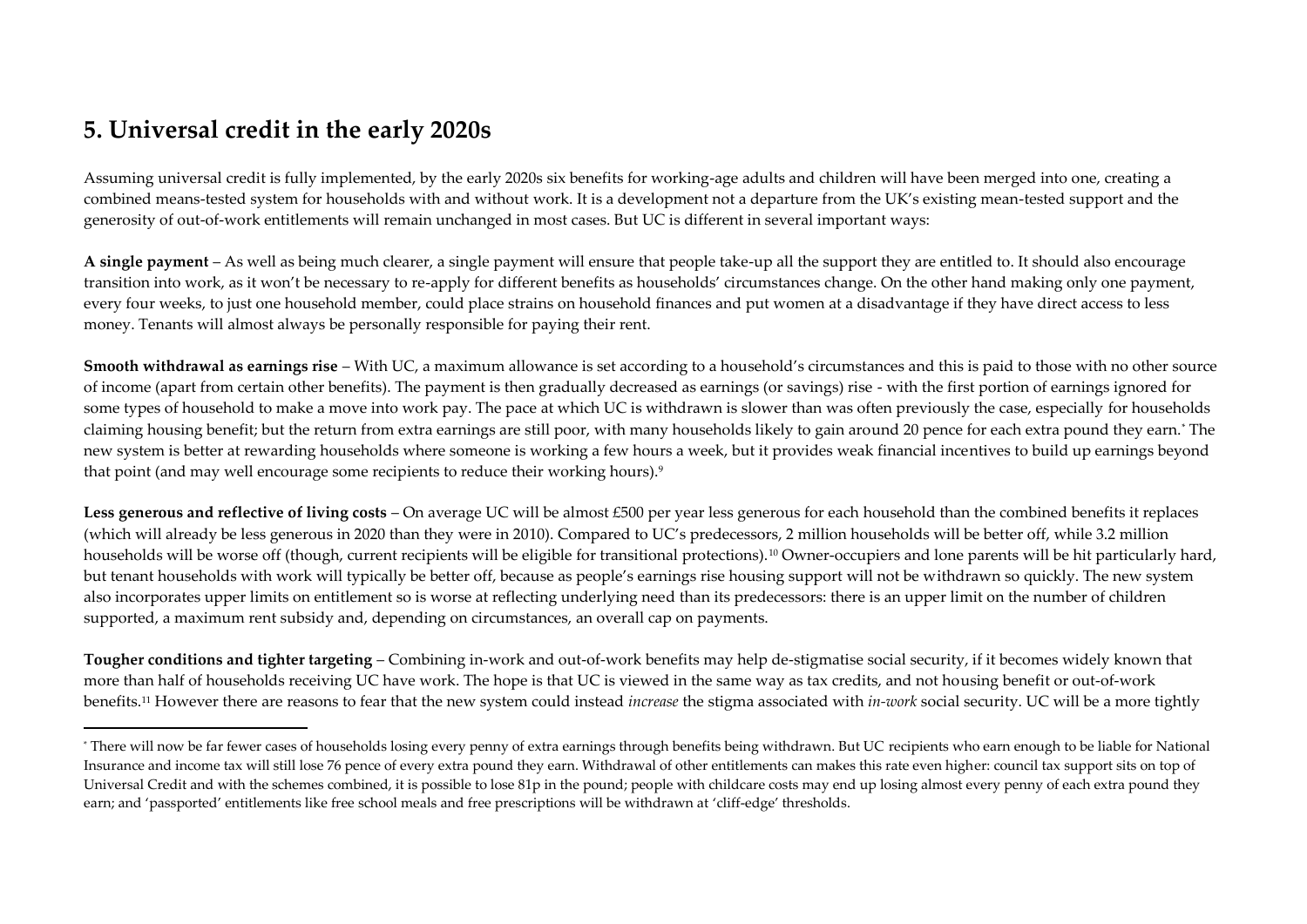targeted entitlement than 2010-era tax credits, with fewer mid-income families eligible. Homeowners and people with savings or contributory benefits will all receive less than before.\* And for the first time *working* UC claimants will have conditions imposed on them requiring them to make efforts to increase their household earnings until they are receiving a significant amount (eg £33,000 a year for a couple with teenage children).<sup>†</sup> On top of this, the rhetoric surrounding the new National Living Wage is being used to imply that in-work social security is less necessary and legitimate than in the past. Taken together, this could all lead the public to be suspicious of household who receive UC in work for long periods, instead of seeing eligibility for low earners as routine and morally neutral, as has been the case with tax credits.

 $\overline{a}$ 

<sup>\*</sup> Every penny of a contributory benefit is cancelled out, meaning contribution goes totally unrecognised, unlike with tax credits and housing benefit at present.

<sup>†</sup> A couple with teenage children will be subject to conditions until their joint earnings are 70 times the level of the National Minimum Wage (around £33,000 a year in 2020). Many households will lose their entitlement to UC altogether before their earnings reached this level (eg homeowers and tenants in cheaper rental markets).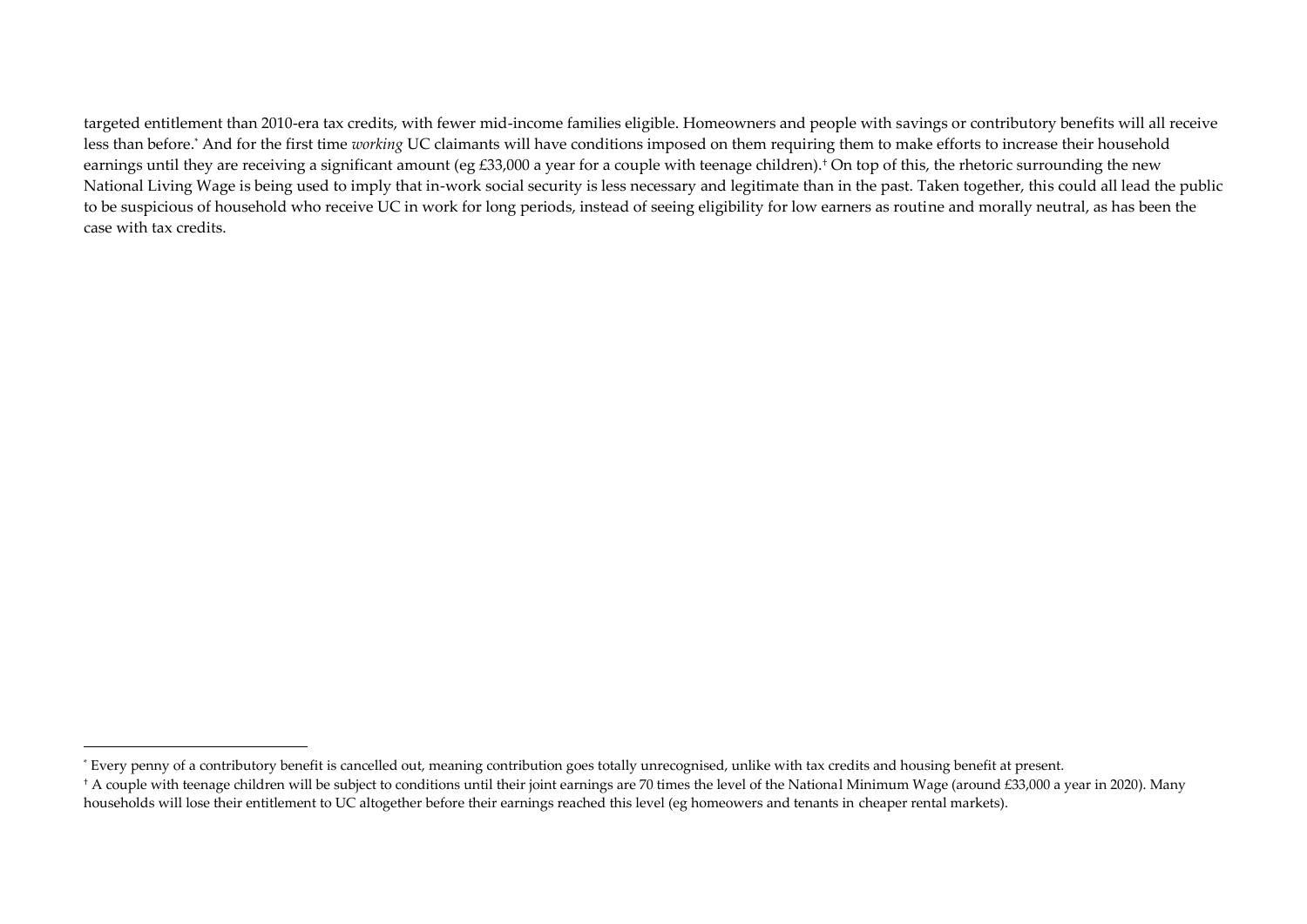### **6. Social expenditure – the international context**

A look across the advanced economies of the OECD reveals that there is nothing inevitable about the balance that the UK currently strikes between social security, services, tax reliefs and privately organised support.

In an attempt to analyse and compare very different systems, the OECD has created a standard taxonomy to evaluate national arrangements for social protection.<sup>12</sup> Social protection is defined to include spending covering nine domains: old age; survivors; incapacity; health; family; active labour market policies; unemployment; housing; and other social policies (note, education, except for early years, is excluded along with other primarily economic spending).

Within these domains, social expenditure may include: cash benefits (ie social security); public services; tax breaks with a social purpose; \* and relevant forms of private sector spending. To count as social expenditure, a (public or private) programme must be compulsory and/or involve inter-personal redistribution, which may be achieved either by favourable tax treatment or by risk-pooling.

|                   | Mandatory                     | Voluntary                     | Mandatory                   | Voluntary                           |
|-------------------|-------------------------------|-------------------------------|-----------------------------|-------------------------------------|
| Redistribution    | Means-tested benefits, social | Voluntary participation in    | Employer-provided sickness  | Tax-advantaged benefits, eg         |
|                   | insurance benefits            | public insurance              | benefits, benefits accruing | individual retirement accounts,     |
|                   |                               | programmes. Self-employed     | from mandatory              | occupational pensions, employer-    |
|                   |                               | opting in to obtain insurance | contributions, to, for      | provided health plans               |
|                   |                               | coverage                      | example pension or          |                                     |
|                   |                               |                               | disability insurance        |                                     |
| No redistribution | Benefits from government      | NOT SOCIAL                    | Non tax-advantaged          | NOT SOCIAL EXPENDITURE              |
|                   | managed individual savings    | <b>EXPENDITURE</b>            | actuarially fair pension    | Benefits accruing from insurance    |
|                   | schemes                       |                               | benefits                    | plans bought at market prices given |
|                   |                               |                               |                             | individual preferences              |
|                   |                               |                               |                             |                                     |

#### **Figure A1: OECD categories of social expenditure**

 $\overline{a}$ 

Different forms of support each have their pros and cons, both conceptually and in practice. For example, the OECD warns that an emphasis on tax relief and private provision may result in less redistribution: '*There are significant differences across countries in the extent to which social policy goals are pursued through the tax system or in* 

<sup>\*</sup> This includes tax reliefs for pension contributions and taxes foregone on benefit income, but not tax-free allowances on the initial portion of earnings.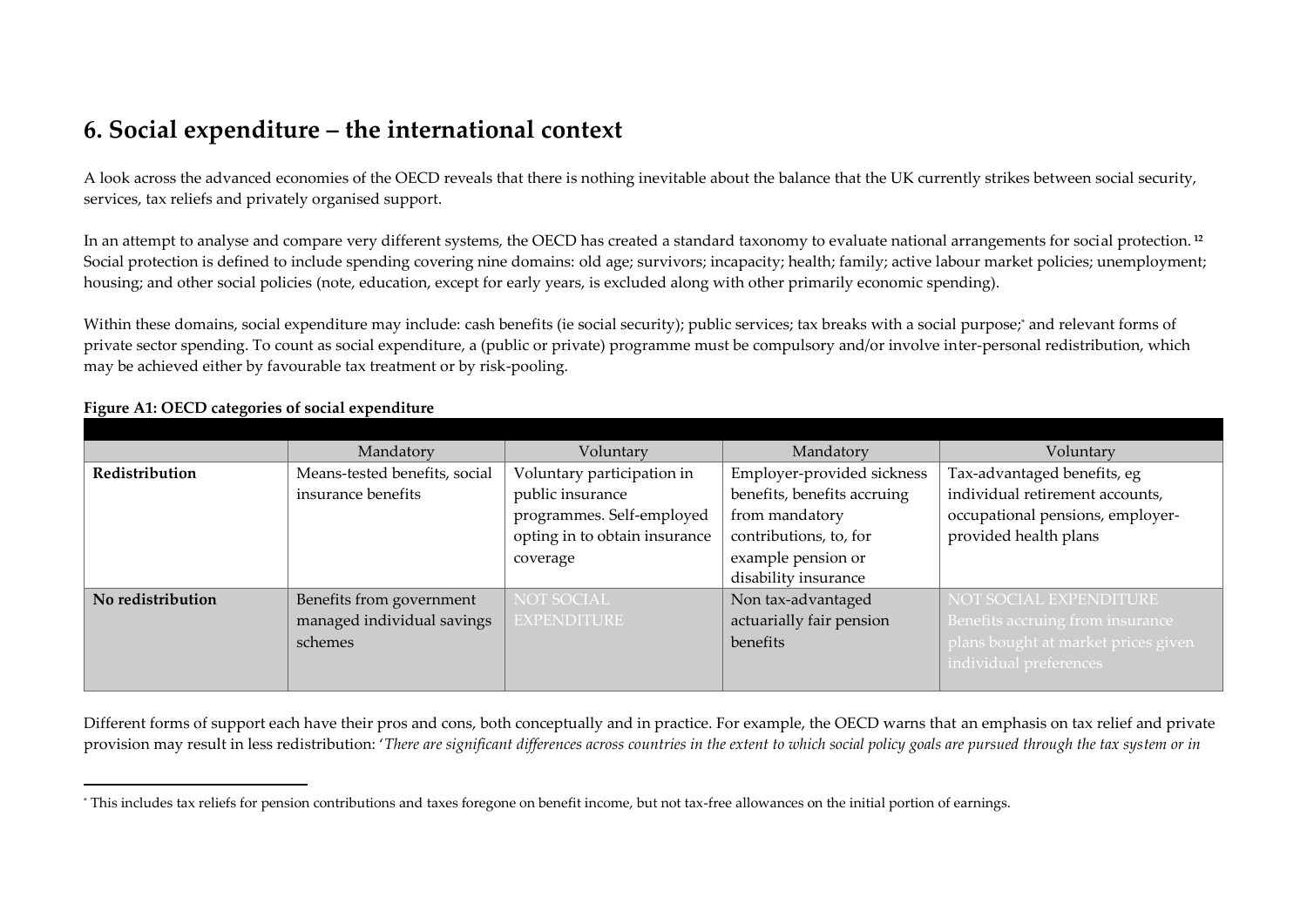*the role of private provision within national social protection systems. These differences point to substantial variance in the re-distributional nature of social systems. Some private social programmes may generate a more limited redistribution of resources than public ones, and tax advantages towards private pension and health plans are more likely than not to benefit the relatively well-to-do.'* A related point is that systems with parallel private and public schemes (for rich and poor) struggle to bind people together and achieve sustained political commitment. However, the extent to which national systems redistribute is determined as much by the design of each form of social protection, as by the balance between them. For example, if the UK were to swap private pensions for an earnings-related public scheme the overall progressivity of the system would not necessarily improve. At present the UK does quite well at redistribution, with both its social security and public services reducing inequality by more than the OECD average.<sup>13</sup>



#### **Figure A2: Public and private social expenditure across OECD in 2011, as a percentage of national GDP**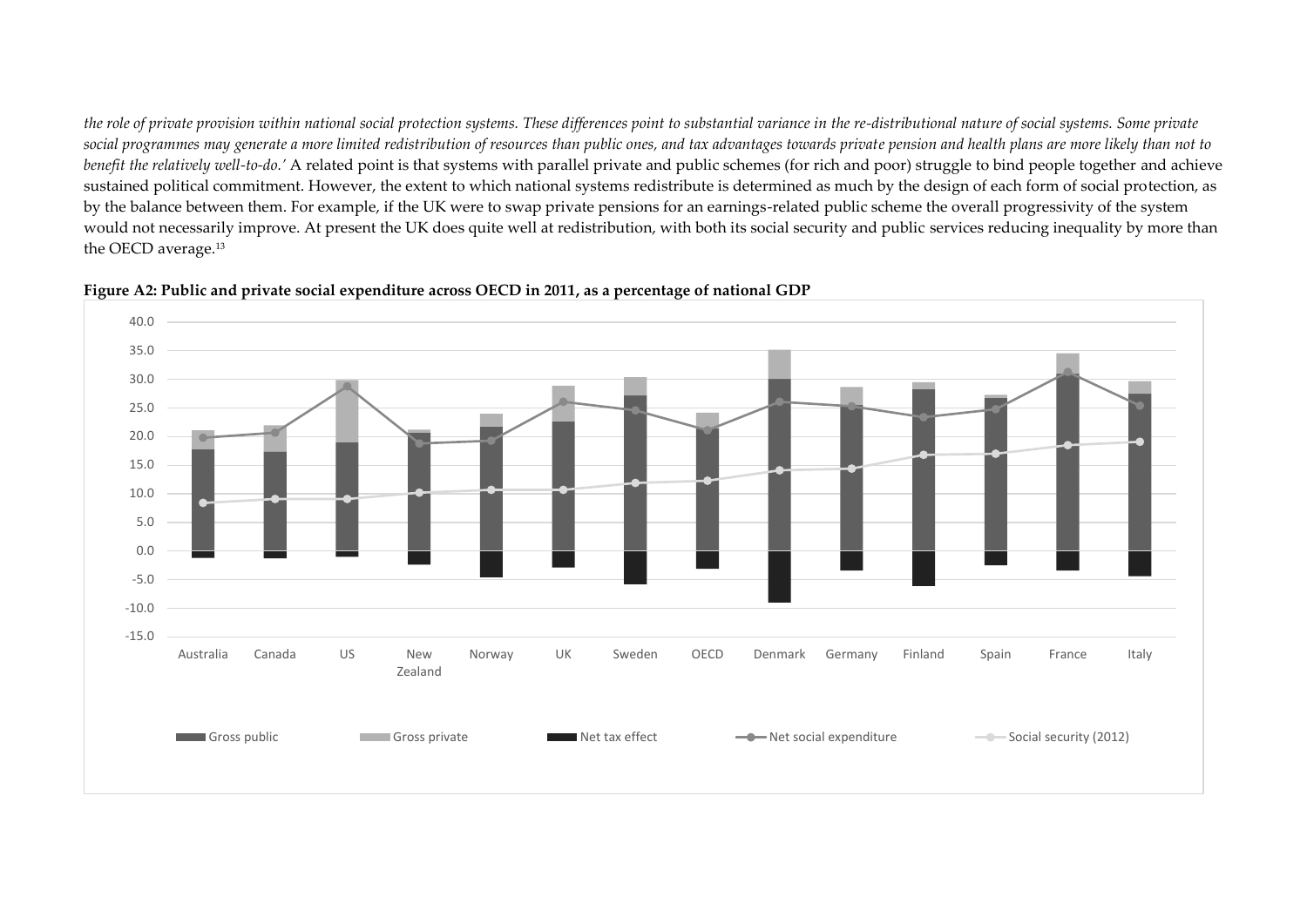So what does the international data on 'social expenditure' reveal (figure A2)? First it shows that in 2012 the UK spent a smaller share of GDP on social security than the OECD average (notwithstanding the claims of high spending made by the government at the time). But the data also reveals different countries' social security systems play very different roles, in the context of diverse political and economic institutions. The UK uses different policy tools to achieve goals similar to those which social security is designed to accomplish in other countries (including tax reliefs, public services and private sector spending). The same is true in the opposite direction too, but not to the same degree: figure A2 shows that despite the UK's modest spending on social security, people in Britain received above average social support overall in 2011 (relative to the size of our economy).

To see how this is possible, we need to look at the other elements of the chart. Take the UK and Italy as two examples: Italy was spending 19 per cent of GDP on social security, while the UK spent under 11 per cent; but the UK actually had higher overall social expenditure. How? The answer is that Britain spent a high share of GDP on public services (ie public sector social expenditure apart from social security); its tax system gave more social support, and clawed back less; and its private sector social expenditure (ie private pensions) was almost three times higher. The role of private pensions is especially important, as it is a substitute for the earnings-related public schemes found in many other countries, which means that the UK can sustain lower social security spending.

This exercise in international benchmarking shows that, in principle, the UK could achieve the same overall level of 'social expenditure' with higher or lower spending on social security. For example, higher social security spending, as a share of GDP, could be offset by lower spending on public services, smaller tax reliefs, or less private social expenditure. And the same goes the other way - social security spending could be reduced, if these other forms of social expenditure increased.

What matters, however, is what maximises living standards and wellbeing, and best distributes resources across our lives and between groups of people. That is to say, the sorts of policy aims we identified in Chapter 1 should be used to make choices, not just within the domain of social security, but also between the different options in the OECD social expenditure taxonomy – between public services, cash transfers and private social spending.

Indeed, they should be applied further still, because the OECD's analysis of social expenditure does not include general-purpose tax allowances, public loans to households, or interventions in markets to reduce the demand that social security would otherwise have to meet.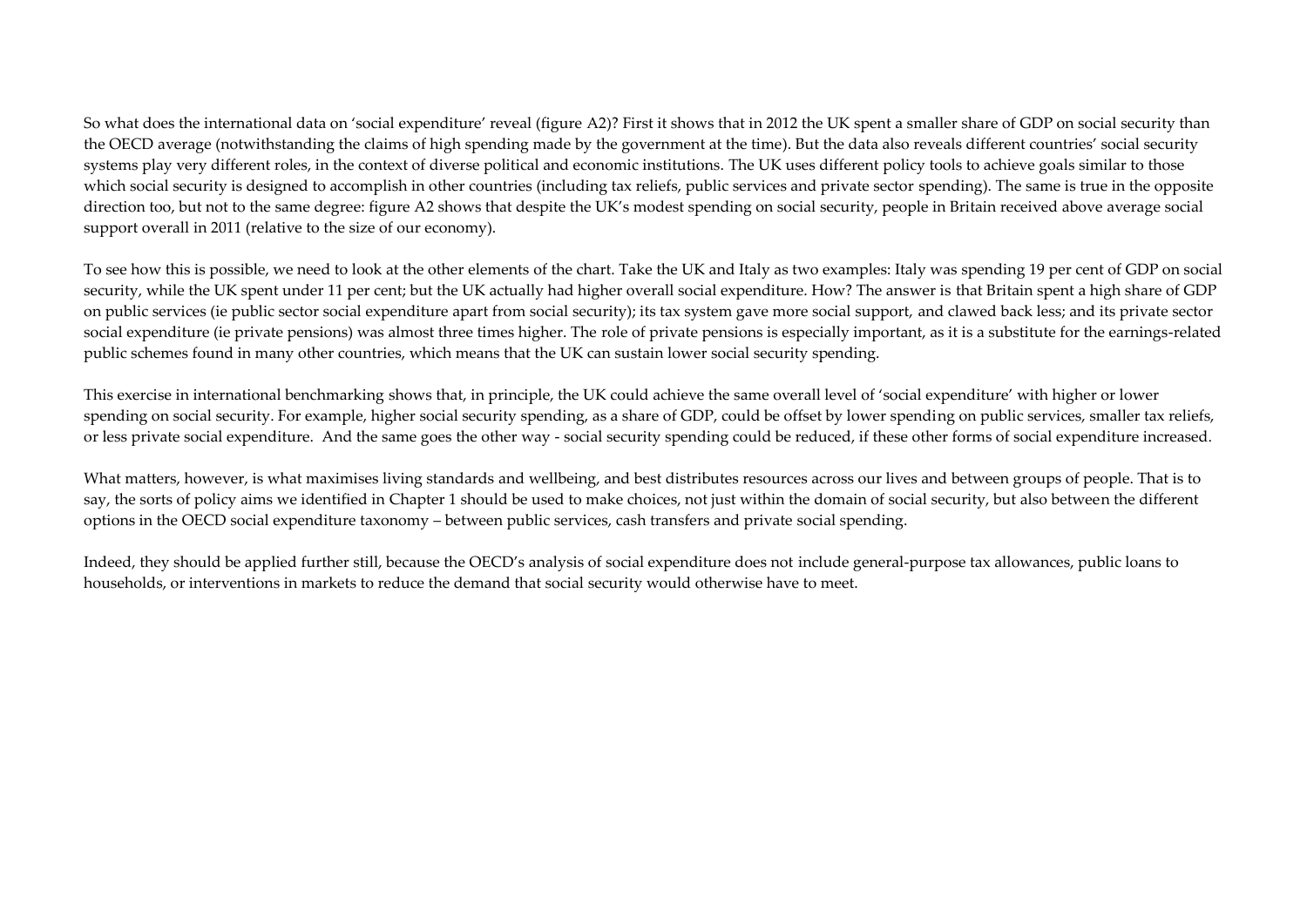# **7. Arguments for and against a full basic income**

|           | <b>Arguments for:</b>                                                           |           | Arguments against:                                                             |
|-----------|---------------------------------------------------------------------------------|-----------|--------------------------------------------------------------------------------|
| $\bullet$ | Society provides a subsistence income for all, as a fundamental right           | $\bullet$ | The country would make a fundamental shift away from established and           |
| $\bullet$ | Employment and progression always (visibly) pay, with consistent, low           |           | supported principles of social insurance (linked to contribution) and of       |
|           | marginal tax rates and no risk of disruptions to income                         |           | lifecycle distribution (linked to changing needs)                              |
| $\bullet$ | Public interference in the operation of markets and people's lives is           | $\bullet$ | There will be entitlement cuts for some, and higher marginal tax rates for     |
|           | minimised                                                                       |           | others, under any cost-neutral scheme (higher marginal rates in turn           |
| $\bullet$ | National income can be better distributed, in the context of economic           |           | reduces the capacity to raise taxes for other purposes)                        |
|           | dislocation and a decline in the share of GDP going to wages (eg                | $\bullet$ | There is no financial gain for people out of work. Poverty in unlikely to fall |
|           | globalisation reducing pay; automation reducing jobs; casualisation;            |           | (at least in the first instance - it might if employment participation were to |
|           | increasing job churn)                                                           |           | rise)                                                                          |
| $\bullet$ | There is a ready-made mechanism for stimulating economic demand if              | $\bullet$ | There are no conditions relating to work or training, so the system is         |
|           | required ('helicopter drop' payments)                                           |           | tolerant of long-term joblessness. This harms life chances and is resented by  |
| $\bullet$ | Low earners benefit the most (and they are a group that attract public          |           | the public as 'free-riding'.                                                   |
|           | support)                                                                        | $\bullet$ | Single adults, including lone parents, are penalised as personal payments      |
| $\bullet$ | Women benefit, as each adult in a couple has economic independence and          |           | don't take account of economies of scale for couples                           |
|           | recognition                                                                     | $\bullet$ | The responsibility of employers to pay wages that reflect living costs could   |
| $\bullet$ | The intrusiveness, administrative burden and human costs of benefits            |           | be undermined (workers are prepared to 'settle' for less; the political        |
|           | (sanctions, low take-up, anxiety etc) virtually disappear                       |           | salience of minimum wage undermined)                                           |
| $\bullet$ | When all are beneficiaries there will be less negative attitudes to out of work | $\bullet$ | Complex means-testing will still be required to meet the extra costs of        |
|           | recipients and the conditions they should meet                                  |           | housing (otherwise a BI treats unlike households alike and/or is               |
| $\bullet$ | Strong incentives for fraud (ie not reporting work or cohabitation) are         |           | unaffordably expensive).                                                       |
|           | replaced by a financial reward for these positive choices                       | $\bullet$ | Intrusive capability assessments will still be required, unless disabled       |
| $\bullet$ | People can choose to spend time caring for children and relatives, for          |           | people are to be denied extra support to reflect their higher needs and/or     |
|           | creativity and civic life                                                       |           | lower earning potential                                                        |
| $\bullet$ | People have space to find more productive, rewarding work (business start-      |           | The cost of annual uprating is very high, suggesting a BI could lose value     |
|           | ups, longer job-search periods) and have more workplace bargaining power        |           | over time and fail as a safety-net                                             |